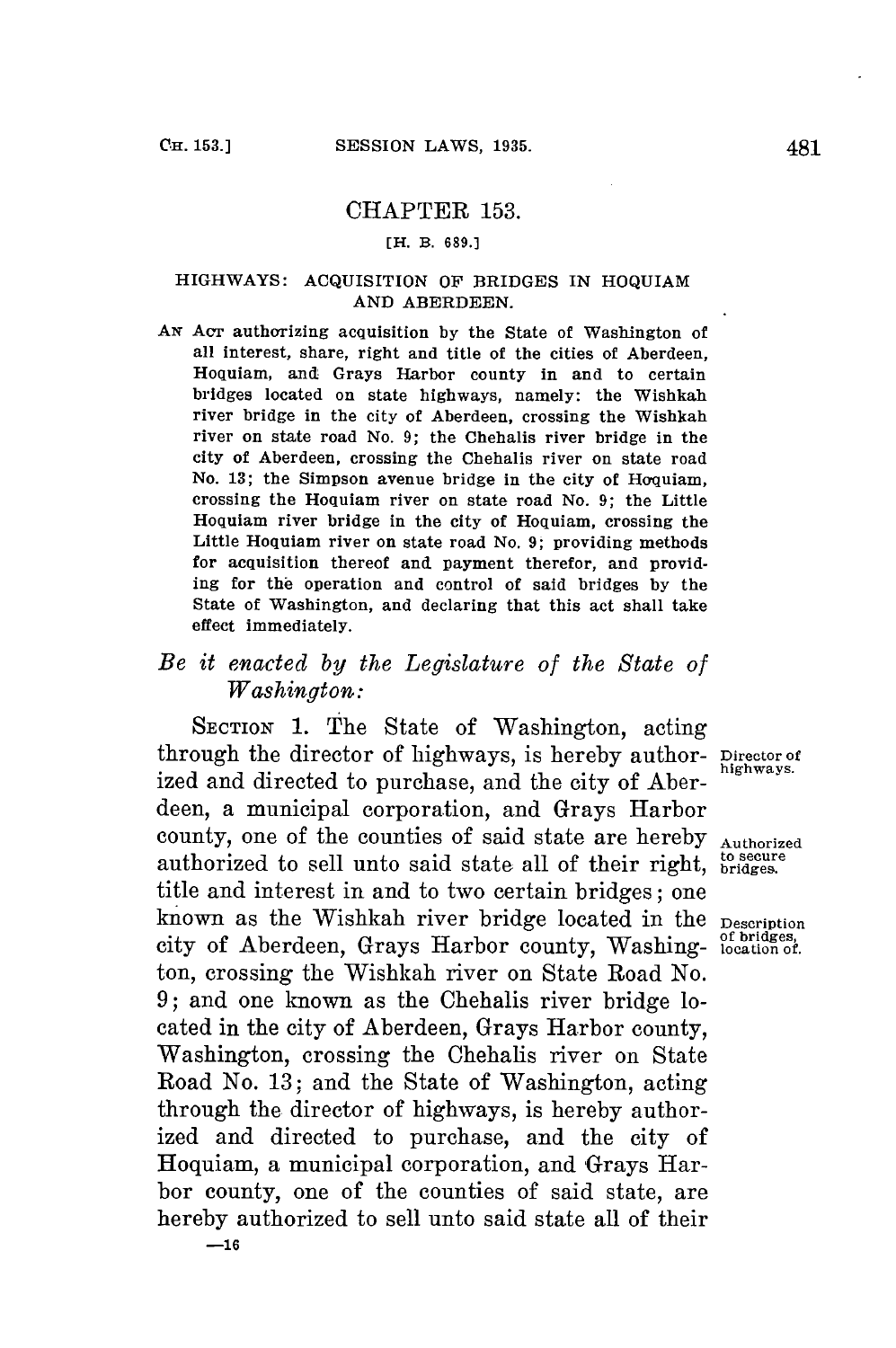right, title and interest in and to two certain bridges; one known as the Simpson avenue bridge located in the city of Hoquiam, Grays Harbor county, Washington, crossing the Hoquiam river on State Road No. **9,** and one known as the Little Hoquiam river bridge located in the city of Hoquiam, Grays Harbor county, Washington, crossing the Little Hoquiam river on State Road No. **9,** on the terms and conditions hereinafter stated, said bridges being now owned **by** the said cities of Aberdeen and Hoquiam and being operated and maintained **by** the said Grays Harbor county under and **by** virtue of the provisions **of** chapter **103,** Laws of **1925** Extraordinary Session, as amended **by** chapter **99** of the Laws of **1931.**

river bridge

**Director of SEc.** 2. The director of highways of the State of **highways.** Washington is hereby authorized to pay to the city of Aberdeen from any funds appropriated therefor, or from any funds that may be available for the pur-**Payment** pose of this act the sum of one dollar (\$1) each for for bridges. **for bridges.** the said Wishkah river bridge and the said Chehalis river bridge, said bridges being subject to certain **Wishkah** bonded encumbrances, said encumbrances to be disand charged by the State of Washington from any funds<br>chehalls that may be appropriated by the legislature for the **brivge** that may be appropriated **by** the legislature for the purpose of this act, said sale to **be** made only when authorized **by** an ordinance duly passed and approved **by** the city council of the city of Aberdeen Authoriza- and a resolution of the board of county commissioners of Grays Harbor county, and said conveyance to be made to the State of Washington in such Attorney form as may be prescribed by the attorney general greecibles of said state, said conveyance to give to the State of **prescribes** of said state, said conveyance to give to the State of form of **cnveyance.** Washington an indefeasible title to said bridges, free from all maintenance charges and all other encumbrances of whatsoever nature, except the unpaid bonded indebtedness now existing for the construction of said bridges.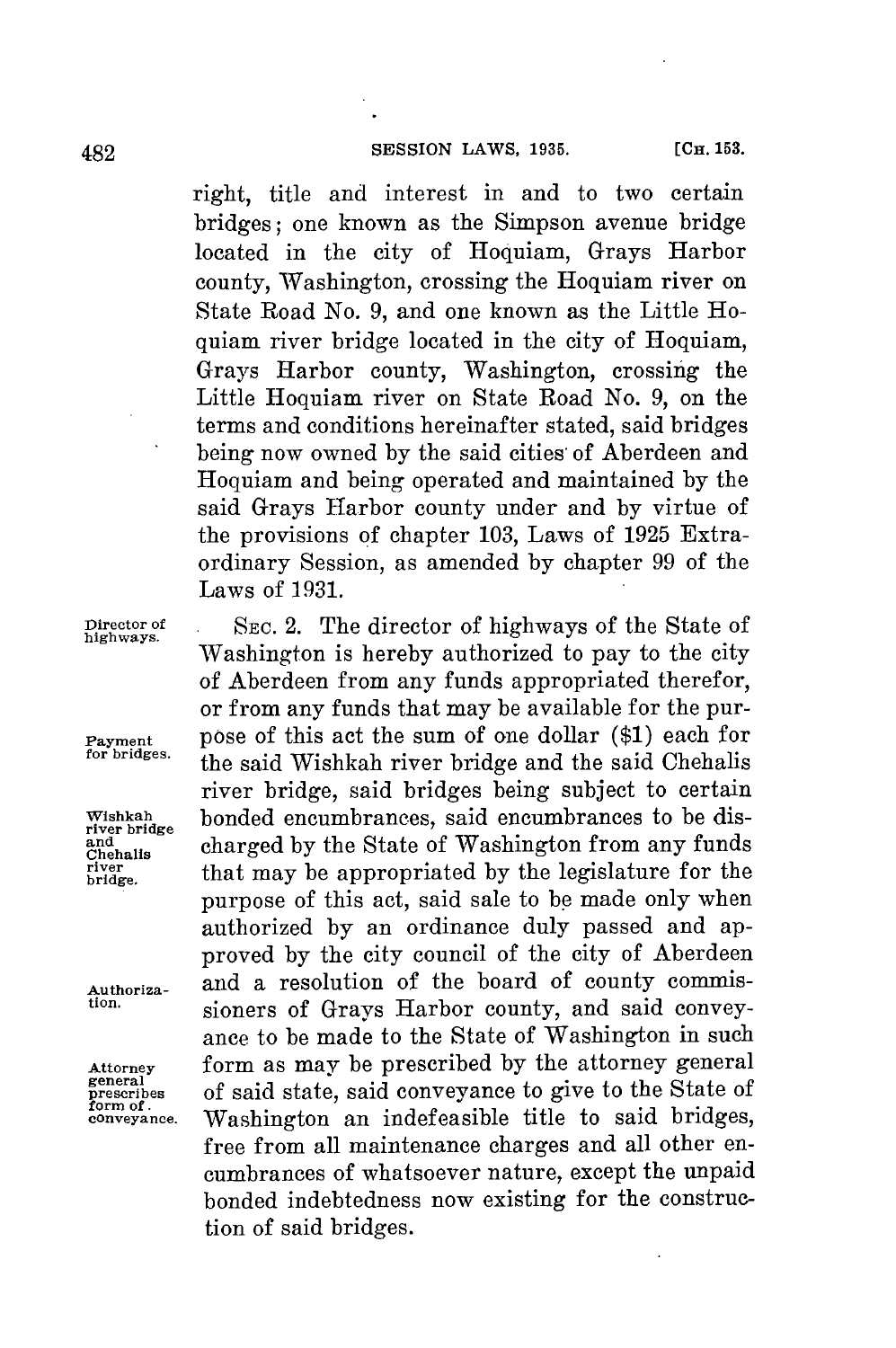**SEC. 3.** The director of highways of the State of Washington is hereby authorized to pay to the city **Payment**<br>for prides. of Hoquiam from any funds appropriated therefor, or from any funds that may be available for the purpose of this act the sum of one dollar **(\$1)** each for the said Simpson avenue bridge and the said Little Hoquiam river bridge, said bridges being sub- **simpson avenue** ject to certain bonded encumbrances, said encum- **bridge.** brances to be discharged **by** the State of Washington from any funds that may be appropriated by **Little** the legislature for the purpose of this act, said sale bridge to be made only when authorized **by** an ordinance duly passed and approved **by** the city council of the **Authoriza**city of Hoquiam and a resolution of the board of county commissioners of Grays Harbor county, and said conveyance to be made to the State of Washington in such form as may be prescribed **by** the at- **Form of** torney general of said state, said conveyance to give to the State of Washington an indefeasible title to **general.** said bridges, free from all maintenance charges and all other encumbrances of whatsoever nature, except the unpaid bonded indebtedness now existing for the construction of said bridges.

**SEC.** 4. From and after the effective date of this act and the acceptance thereof **by** the director of highways and the city of Aberdeen and Grays Harbor county, and a conveyance **by** the said city of Aberdeen and Grays Harbor county of the said **Wishkah** Wishkah river bridge and the said Chehalis river Chehalis bridge to the State of Washington as provided for **bridges;** herein, said bridges shall become the property of  $\frac{\delta f \sin t}{\delta t}$  the State of Westington as a part of the state high highway the State of Washington as a part of the state high-highway way system, and the state, acting through the director of highways, shall at once assume and take charge of the operation, maintenance, repair and reconstruction of said bridges, and the cost thereof shall be paid in the same manner as the cost of maintenance and operation of other bridges and high-

**conveyance by attorney**

**property**